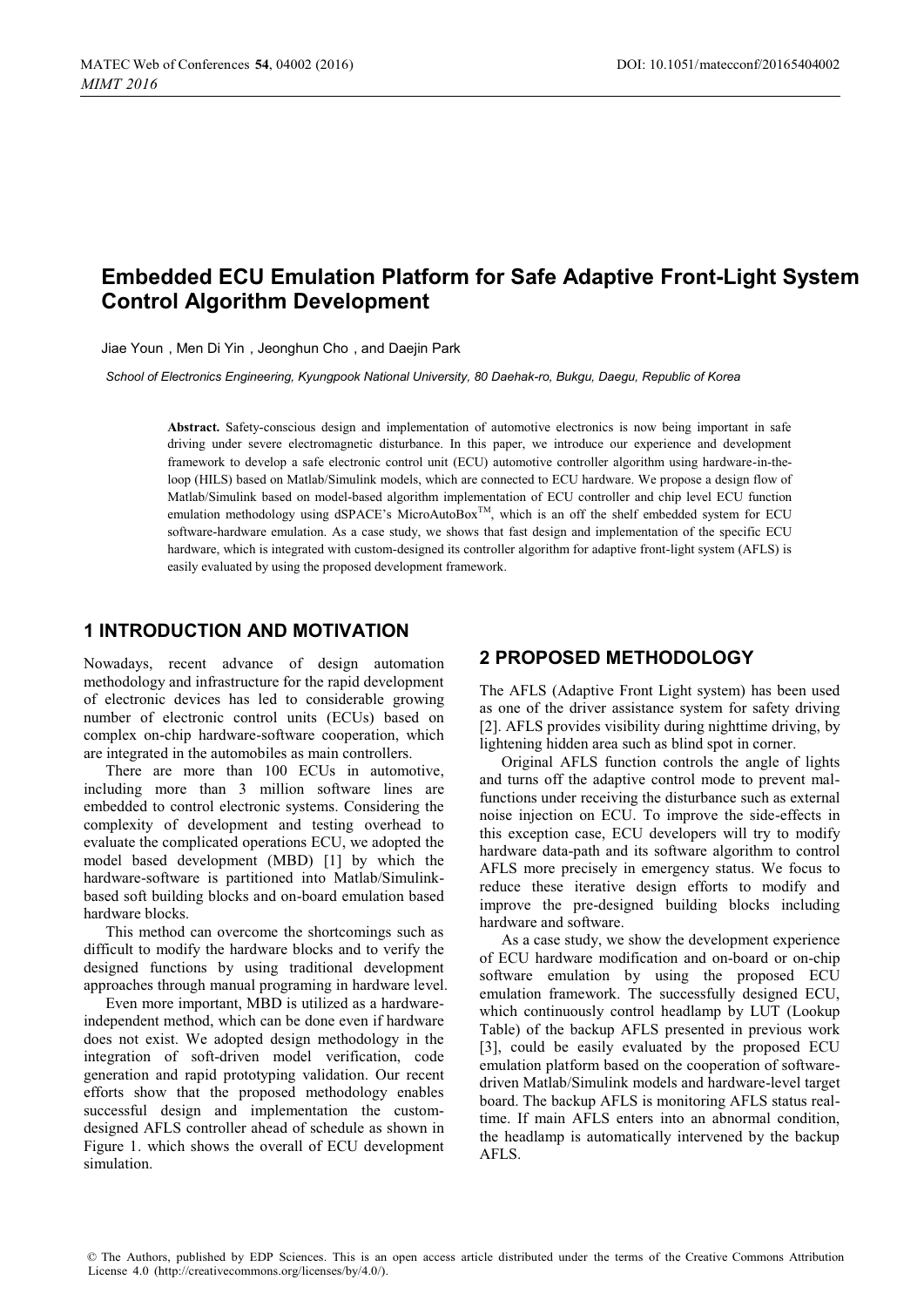

(e) Implemented in Microautobox

### **Figure 1.** Overall of ECU development

Figure 1. show the overall of ECU development simulation. Figure 1. (a) show the motivation of proposed method. Figure 1. (b) shows propose backup AFLS algorithm. Then we implemented in Matlab/Simulink environment which is shown in model based design of Figure 1. (c). The requirement functions of AFLS can be easily modeled and evaluated by the methodology of model-in-the-loops (MIL) test.

After MIL test, we can easily hardware-in-the-loops (HIL) simulation and test which shows Figure 1. (e). In order to perform HIL test, we must generate targetspecific firmware using Simulink configuration, which can be downloaded and executed in runtime on ECU chip. After the code generation is successfully build, we can HIL test using MicroAutoBox.

### **2.1 Model-In-the-Loop Simulation**

The user defined AFLS control systems and its algorithm are developed using the proposed emulation method, which is based on Simulink-based model. An ECU designer in automotive company can easily modify the internals of AFLS systems by implementing user defined AFLS in soft-driven model level and compare result of simulation on the hard-driven target board level.

When AFLS is under fault situation, conventional AFLS control algorithm turns off the system modes. As a case study, we assume that an ECU designer tries to modify the functionality of the target-specific backup AFLS to monitor the status of the main AFLS controller and improve the safety of AFLs control operations. Newly designed AFLS in Figure 1. (d) follows the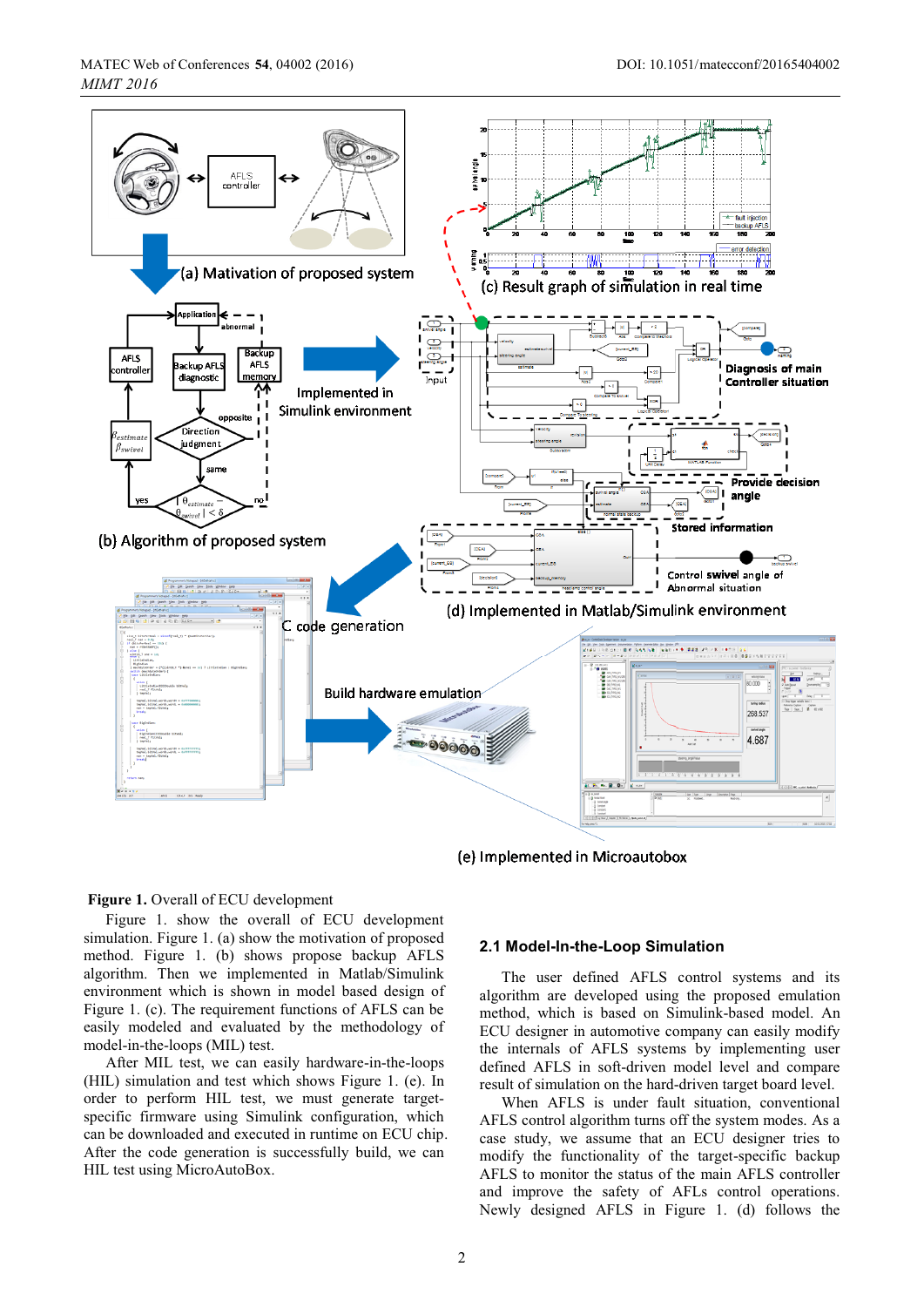proposed model development in which the external environment such as steering angle, vehicle speed and swivel angle of main controller is virtually simulated required in order to diagnosis the main AFLS controller. This study assumes the maximum steering angle and swivel angle of -35°  $\sim$  35° and -20°  $\sim$  20 as a case study.

When main AFLS controller is abnormal situation, Backup AFLS can continuously control headlamp using LUT corresponding to steering angle range and information of normal situation in main controller. If main controller is normal situation, main controller status is saved in buffer. When main controller is abnormal situation, we use backup memory within steering angle range. Headlamp is statically controlled by LUT corresponding to steering angle range. So we use both LUT and backup information to control headlamp.

To validate the performance of user defined backup AFLS, abnormal error conditions is virtually injected into main AFLS controller, which is implemented by Matlab/Simulink model. The envrionmental disturbance such as noise can be easily described by using the components in Matlab/Simulink model and retargeted into the ECU emulation board.

Figure 1. (c) show the runtime waveform in the designed AFLS model in case which the wave signals



**Figure 2.** Using rti block labrary

shows swivel angle according to time. The green line shows the result of an abonormal AFLS controller. When error is detected by backup AFLS, the headlamp is controlled by backup memory. The black line shows the waveform of swivel angle controlled by backup memory. The second graph shows the main controller status. Result of simulation is evaluated by using scope block or plot compile in real-time.



**Figure 3.** Hardware in the loop environment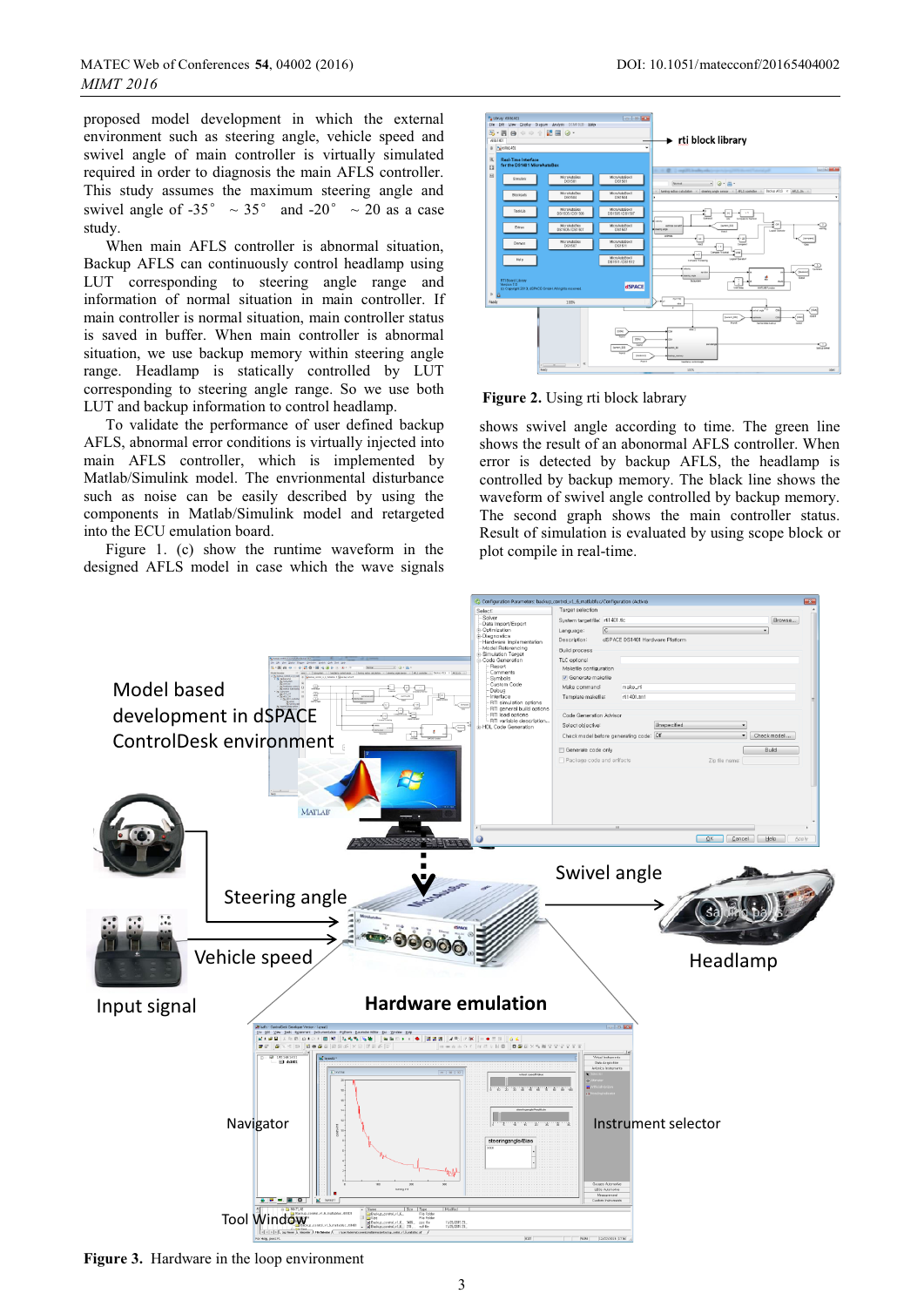#### **2.2 Hardware-In-the-Loop Simulation**

In our case study, the hardware-in-the-loop simulation (HIL) is implemented by using dSPACE MicroAutoBox<sup>TM</sup> environment [4-5]. The controller and its algorithm in ECU chip has been designed and simulated using Matlab/Simulink block. As shown in Figure 2. In order to control input/output signal in MicroAutoBox, user must use rti block library.

Figure 3. shows HILS environment used in modeling and simulating custom-designed AFLS. Simulink-based AFLS controller can be build in MicroAutoBox [6]. As shown in head of Figure 3, Simulink-driven model implementation is successfully compiled into MicroAutoBox. After building simulink models, simulator-specific configuration files, such as *ppc* file and *sdf* file, are generated in ControlDesk and downloaded into the target hardware, which is configured with userdefined parameters.

ControlDesk software enables to control the MicroAutoBox from PC in real time. By using the ControlDesk, we could easily control parameters of userdesigned model in simulink.

We can check that output of the model simulation according to input. In first step we create layout file using instrument selector. When layout is generated in ControlDesk, designer needs to located the instrumented variables in the variable browser and then probes by using the instruments block [7]. We use layout file to check result of algorithm testing, which is shown in bottom of Figure 3. We check the swivel angle using *plotterarray* block which shows swivel angle corresponding to the turning radius used in proposed algorithm. Then, we check the result of swivel angle corresponding to velocity which is changed using instrument block. So we can easily control parameters and test algorithm.

MicroAutoBox is used as a real-time system for prototyping user-designed hardware and its algorithms test such as chassis control, body control and advanced driver assistance system [8]. MicroAutoBox is offer to adapt the I/O and signal condition using ControlDesk. The previously verified design can be integrated in



MicroAutoBox, and parameters various is easily changed in real-time. So user can easily hardware in the loop simulation. We can check output signal according to input using ControlDesk. Which has graphics user interface, and then we can check in real-signal using MicroAutoBox Zero Insertion Force (ZIF) connector.

#### **2.3 Design case of Backup AFLS**

AFLS is one of advanced driver assistance system (ADAS). AFLS improves visibility of driver during night-time driving. However, when conventional AFLS is abnormal situation, AFLS turns off the control mode and just performs fundamental lighting without movement of the lamp [9].

Backup AFLS monitor main AFLS status real-time and receives information such as velocity, steering angle, and current swivel angle according to main controller by BCM and main AFLS. Backup AFLS determines the error status saves the main AFLS information of normal status into backup memory, such as swivel angle corresponding to steering angle range.

If backup AFLS detect abnormal situation, backup AFLS read backup memory and LUT in order to continuously control the headlamp. If it is normal situation, saves the current swivel angle and information. If main AFLS enters abnormal state, backup AFLS notifies that the main controller is under abnormal situation. The backup AFLS monitor AFLS status in realtime and automatically intervened the main AFLS to control the system operation in emergency situation.

So we had to design a newly-designed backup AFLS based on fail-safety, which requires design efforts and implementation costs. We chose the HILS methodology to reduce the complexity and design time cost.

Our initial results in designing backup AFLS have been presented [3]. By injecting abnormal simulation through the Matlab/Simulink models, diagnosis functions of main AFLS fault situation have been successfully evaluated. In addition, the HILS evaluation, which is connected through the hardware-link between the PC0side Matlab/Simulink models and ECU-level emulation, results in more confidence for functions of the designed building blocks.

By using this methodology, Figure 4. show result of code size. Compile code size of proposed system is about 18 percent increase from conventional AFLS. However, hardware code size is just about 2 percent increase from conventional system.

## **3 CONCLUSION**

This paper introduces our experience in terms of development framework to develop user-designed ECUs including hardware data-path and its software algorithm. We verified the implemented algorithm based on MIL test and HIL test by using Matlab/Simulink and ControlDesk toolbox in MicroAutoBox. We adopted Matlab/Simulink-based HILS methodology to verify and test in design step,